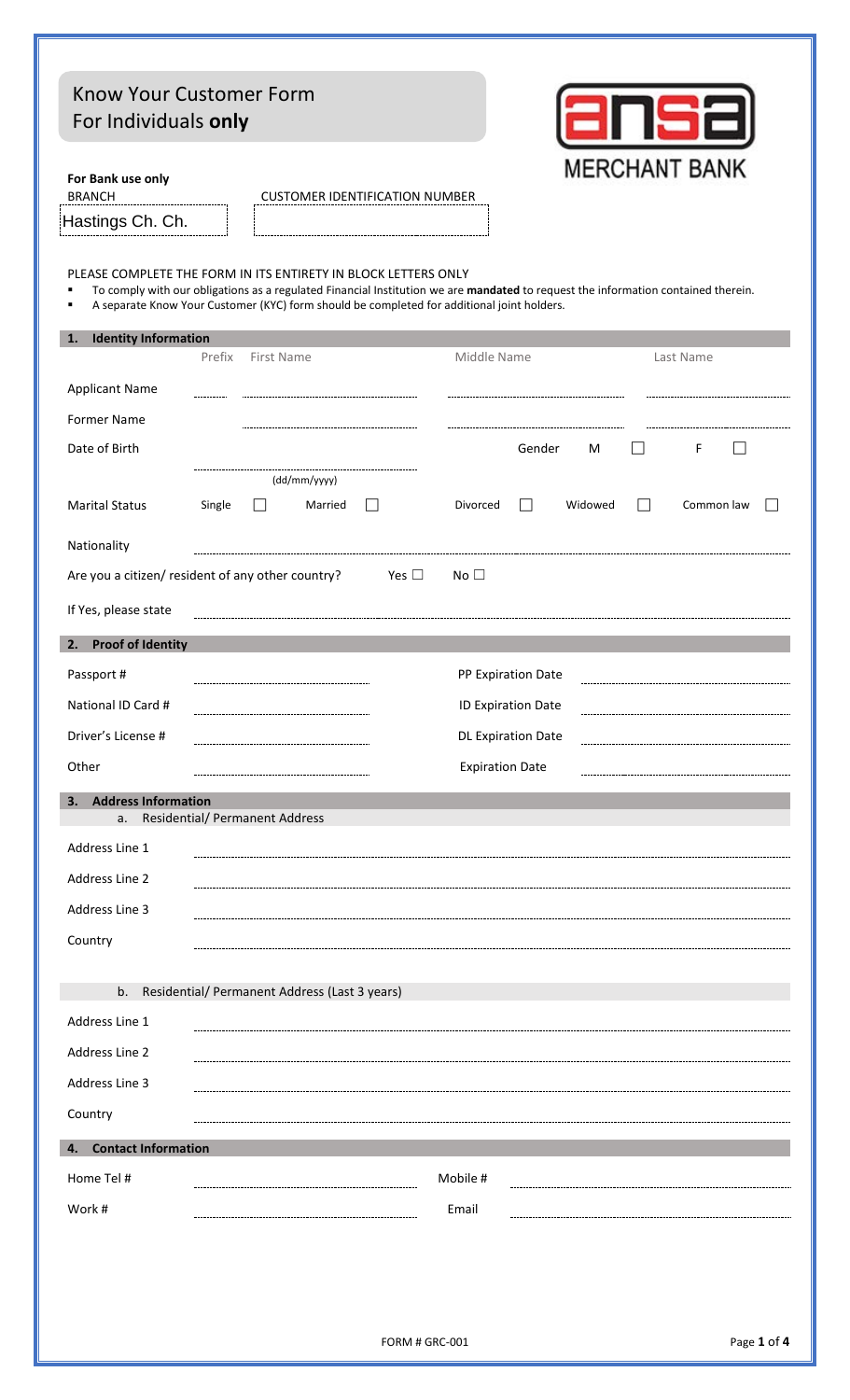| 5.                                                                                                                                                                                                                                                                                                                                                                                                                                                        | <b>Expected Source of Funds through Accounts</b>                                                                                                                                                                                                                                                          |               |                                                                                                                                                                                                                                                                                                                                  |                |                    |                              |
|-----------------------------------------------------------------------------------------------------------------------------------------------------------------------------------------------------------------------------------------------------------------------------------------------------------------------------------------------------------------------------------------------------------------------------------------------------------|-----------------------------------------------------------------------------------------------------------------------------------------------------------------------------------------------------------------------------------------------------------------------------------------------------------|---------------|----------------------------------------------------------------------------------------------------------------------------------------------------------------------------------------------------------------------------------------------------------------------------------------------------------------------------------|----------------|--------------------|------------------------------|
| Salary                                                                                                                                                                                                                                                                                                                                                                                                                                                    | Pension                                                                                                                                                                                                                                                                                                   | ΙI            | Interest/Dividends                                                                                                                                                                                                                                                                                                               | ΙI             | Other $\Box$       |                              |
| Rental Income                                                                                                                                                                                                                                                                                                                                                                                                                                             | NIS payment                                                                                                                                                                                                                                                                                               |               | Gratuity                                                                                                                                                                                                                                                                                                                         |                |                    |                              |
|                                                                                                                                                                                                                                                                                                                                                                                                                                                           | <b>Expected Monthly Transaction Volume (Loan Payments)</b>                                                                                                                                                                                                                                                |               | $\sharp$                                                                                                                                                                                                                                                                                                                         | /month         | transactions/month |                              |
|                                                                                                                                                                                                                                                                                                                                                                                                                                                           | Expected Monthly Transaction Volume (Foreign Exchange)                                                                                                                                                                                                                                                    |               | $\sinh$ /month                                                                                                                                                                                                                                                                                                                   |                |                    | transactions/ month          |
| <b>Expected Total Term Deposit Balance</b>                                                                                                                                                                                                                                                                                                                                                                                                                |                                                                                                                                                                                                                                                                                                           |               | $\sharp$ and $\sharp$ and $\sharp$ and $\sharp$ and $\sharp$ and $\sharp$ and $\sharp$ and $\sharp$ and $\sharp$ and $\sharp$ and $\sharp$ and $\sharp$ and $\sharp$ and $\sharp$ and $\sharp$ and $\sharp$ and $\sharp$ and $\sharp$ and $\sharp$ and $\sharp$ and $\sharp$ and $\sharp$ and $\sharp$ and $\sharp$ and $\sharp$ |                |                    |                              |
| <b>Total Monthly Transaction Volume</b>                                                                                                                                                                                                                                                                                                                                                                                                                   |                                                                                                                                                                                                                                                                                                           |               | $\zeta$                                                                                                                                                                                                                                                                                                                          | /month total   |                    | transactions/ month in total |
| <b>Employment Information</b><br>6.                                                                                                                                                                                                                                                                                                                                                                                                                       |                                                                                                                                                                                                                                                                                                           |               |                                                                                                                                                                                                                                                                                                                                  |                |                    |                              |
| <b>Employment Status</b>                                                                                                                                                                                                                                                                                                                                                                                                                                  | Salaried worker                                                                                                                                                                                                                                                                                           |               | Retiree                                                                                                                                                                                                                                                                                                                          | $\blacksquare$ | Unemployed         |                              |
|                                                                                                                                                                                                                                                                                                                                                                                                                                                           | Self-employed                                                                                                                                                                                                                                                                                             |               | Student                                                                                                                                                                                                                                                                                                                          |                |                    |                              |
| Occupation                                                                                                                                                                                                                                                                                                                                                                                                                                                |                                                                                                                                                                                                                                                                                                           |               |                                                                                                                                                                                                                                                                                                                                  |                |                    |                              |
| Job Title                                                                                                                                                                                                                                                                                                                                                                                                                                                 |                                                                                                                                                                                                                                                                                                           |               |                                                                                                                                                                                                                                                                                                                                  |                |                    |                              |
|                                                                                                                                                                                                                                                                                                                                                                                                                                                           |                                                                                                                                                                                                                                                                                                           |               |                                                                                                                                                                                                                                                                                                                                  |                |                    |                              |
| Industry                                                                                                                                                                                                                                                                                                                                                                                                                                                  |                                                                                                                                                                                                                                                                                                           |               | Length of Service                                                                                                                                                                                                                                                                                                                |                |                    |                              |
| Occupation Type                                                                                                                                                                                                                                                                                                                                                                                                                                           | Professional                                                                                                                                                                                                                                                                                              |               | Supervisor                                                                                                                                                                                                                                                                                                                       |                | Senior executive   |                              |
|                                                                                                                                                                                                                                                                                                                                                                                                                                                           | Skilled worker                                                                                                                                                                                                                                                                                            |               | Middle Management                                                                                                                                                                                                                                                                                                                |                |                    |                              |
|                                                                                                                                                                                                                                                                                                                                                                                                                                                           |                                                                                                                                                                                                                                                                                                           |               |                                                                                                                                                                                                                                                                                                                                  |                |                    |                              |
| Mthly Income Range<br>(from all sources)                                                                                                                                                                                                                                                                                                                                                                                                                  |                                                                                                                                                                                                                                                                                                           |               |                                                                                                                                                                                                                                                                                                                                  |                |                    |                              |
| Employer                                                                                                                                                                                                                                                                                                                                                                                                                                                  |                                                                                                                                                                                                                                                                                                           |               |                                                                                                                                                                                                                                                                                                                                  |                |                    |                              |
| <b>Employer's Address</b>                                                                                                                                                                                                                                                                                                                                                                                                                                 |                                                                                                                                                                                                                                                                                                           |               |                                                                                                                                                                                                                                                                                                                                  |                |                    |                              |
|                                                                                                                                                                                                                                                                                                                                                                                                                                                           | 7. <sup>1</sup> PEP (Politically Exposed Person) Attestation (tick where applicable to you)                                                                                                                                                                                                               |               |                                                                                                                                                                                                                                                                                                                                  |                |                    |                              |
|                                                                                                                                                                                                                                                                                                                                                                                                                                                           |                                                                                                                                                                                                                                                                                                           |               |                                                                                                                                                                                                                                                                                                                                  |                |                    | Yes<br>No                    |
|                                                                                                                                                                                                                                                                                                                                                                                                                                                           | a. Have you ever been a Head of State or Head of Government, a Senior Politician, a Senior Government<br>Official, a Senior Judicial, Military or Law Enforcement Official, a Member of the Board of Central Bank<br>or similar regulator, an Ambassador or a charge d/affaires, either local or foreign? |               |                                                                                                                                                                                                                                                                                                                                  |                |                    |                              |
| If yes, please provide details                                                                                                                                                                                                                                                                                                                                                                                                                            |                                                                                                                                                                                                                                                                                                           |               |                                                                                                                                                                                                                                                                                                                                  |                |                    |                              |
|                                                                                                                                                                                                                                                                                                                                                                                                                                                           | b. Have you ever been a senior official of a major Political Party or a senior executive of a local or foreign<br>Government owned commercial enterprise, either local or foreign?                                                                                                                        |               |                                                                                                                                                                                                                                                                                                                                  |                |                    |                              |
| If yes, please provide details                                                                                                                                                                                                                                                                                                                                                                                                                            |                                                                                                                                                                                                                                                                                                           |               |                                                                                                                                                                                                                                                                                                                                  |                |                    |                              |
|                                                                                                                                                                                                                                                                                                                                                                                                                                                           | c. Are you an immediate family member (spouse, parent, sibling, child) or close personal or professional<br>associate of anyone in the above categories $(a - b)$ ?                                                                                                                                       |               |                                                                                                                                                                                                                                                                                                                                  |                |                    |                              |
| If yes, please provide details                                                                                                                                                                                                                                                                                                                                                                                                                            |                                                                                                                                                                                                                                                                                                           |               |                                                                                                                                                                                                                                                                                                                                  |                |                    |                              |
| foreign?                                                                                                                                                                                                                                                                                                                                                                                                                                                  | d. Have you ever been entrusted with a prominent function by an international organization either local or                                                                                                                                                                                                |               |                                                                                                                                                                                                                                                                                                                                  |                |                    |                              |
| If yes, please provide details                                                                                                                                                                                                                                                                                                                                                                                                                            |                                                                                                                                                                                                                                                                                                           |               |                                                                                                                                                                                                                                                                                                                                  |                |                    |                              |
|                                                                                                                                                                                                                                                                                                                                                                                                                                                           |                                                                                                                                                                                                                                                                                                           |               |                                                                                                                                                                                                                                                                                                                                  |                |                    |                              |
|                                                                                                                                                                                                                                                                                                                                                                                                                                                           |                                                                                                                                                                                                                                                                                                           |               |                                                                                                                                                                                                                                                                                                                                  |                |                    |                              |
| 8.                                                                                                                                                                                                                                                                                                                                                                                                                                                        | <b>Purpose of Business Relationship</b>                                                                                                                                                                                                                                                                   |               |                                                                                                                                                                                                                                                                                                                                  |                |                    |                              |
|                                                                                                                                                                                                                                                                                                                                                                                                                                                           | Please indicate the banking products which relates to you                                                                                                                                                                                                                                                 |               |                                                                                                                                                                                                                                                                                                                                  |                |                    |                              |
| Fixed Deposit Account                                                                                                                                                                                                                                                                                                                                                                                                                                     |                                                                                                                                                                                                                                                                                                           | Vehicle Loan  | Commercial Loan                                                                                                                                                                                                                                                                                                                  |                |                    |                              |
| Mutual Fund Account                                                                                                                                                                                                                                                                                                                                                                                                                                       |                                                                                                                                                                                                                                                                                                           | Mortgage Loan | Lease                                                                                                                                                                                                                                                                                                                            |                |                    |                              |
| Foreign Exchange                                                                                                                                                                                                                                                                                                                                                                                                                                          |                                                                                                                                                                                                                                                                                                           | Consumer Loan |                                                                                                                                                                                                                                                                                                                                  |                |                    |                              |
| $1$ A PEP is defined by the Financial Action Task Force (FATF) as "an individual who is or has been entrusted with a prominent public function." The<br>FATF recognizes that, due to their status and influence, many PEPs are in positions that can be platforms for committing money laundering and<br>related predicate offences. These include corrupt practices and bribery, as well as conducting activities related to the financing of terrorism. |                                                                                                                                                                                                                                                                                                           |               | FORM # GRC-001                                                                                                                                                                                                                                                                                                                   |                |                    | Page 2 of 4                  |

|  | FORM # GRC-001 |  |
|--|----------------|--|
|  |                |  |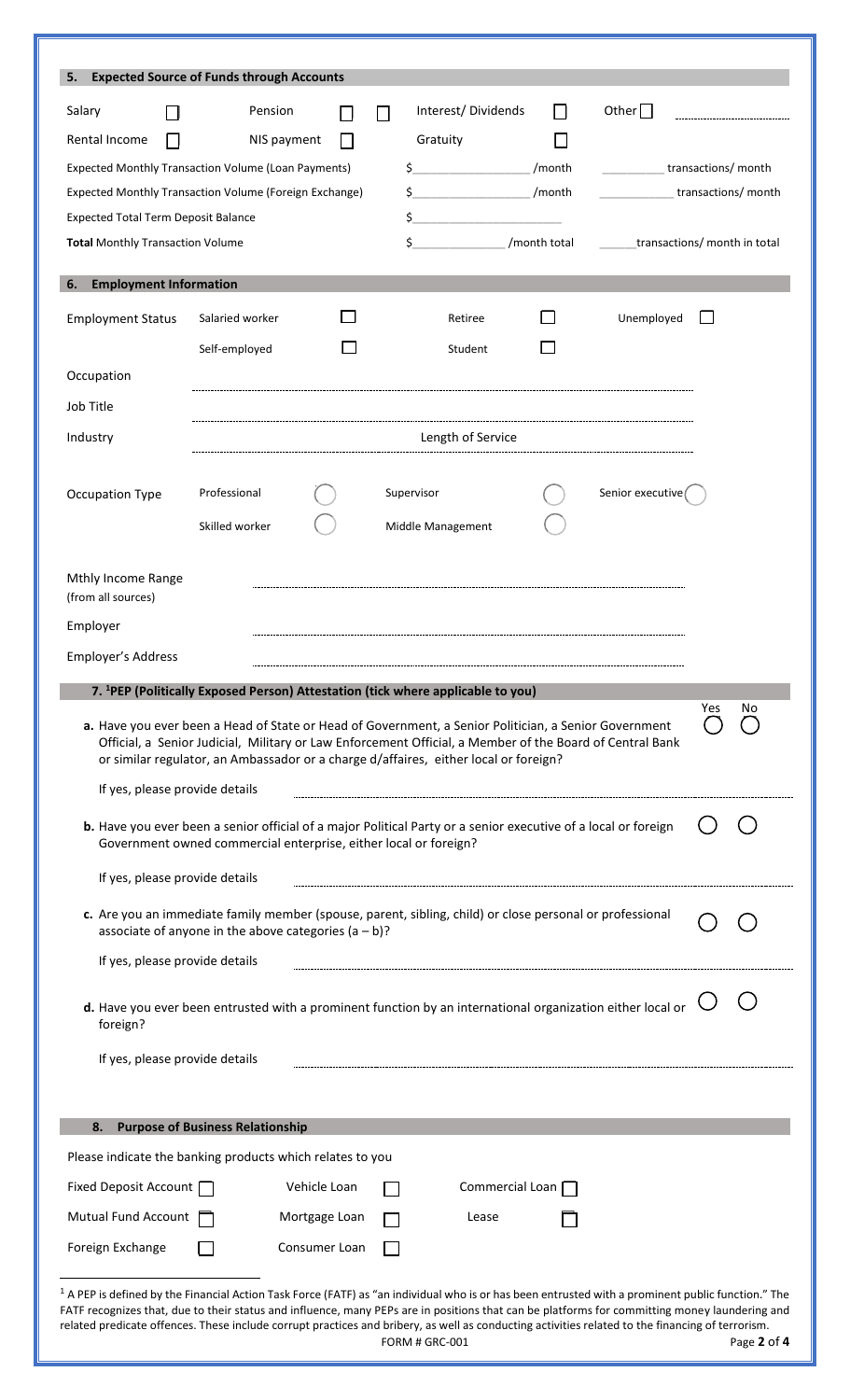| 9. | <b>Connected Party Information</b>                                                                                                                                |
|----|-------------------------------------------------------------------------------------------------------------------------------------------------------------------|
| a. | Are you a major shareholder, partner or director in a business entity that is an existing customer of Consolidated<br>Finance Co. Limited?<br>Yes<br>No <i>l</i>  |
|    | If yes, please indicate company                                                                                                                                   |
| b. | Are you a Director/ Officer of any company in the Ansa McAl Group?<br>Yes l<br>No (                                                                               |
|    | If yes, please indicate company                                                                                                                                   |
| c. | Are you a spouse (including common law), parent, sibling, child or spouse's child of a Director/ Officer of any<br>company in the Ansa McAl Group<br>Yes.<br>No i |
|    | If yes, please provide details                                                                                                                                    |

## **10. Customer Declaration & Consent**

I declare that the information furnished by me to / Consolidated Finance Co. Limited (CFC) is true and correct and CFC is entitled to verify the same either directly or through any third-party agent. I also agree that, if any such declarations made by me are found to be incorrect, CFC shall be entitled to terminate the account relationship. I confirm having read and understood the account rules of CFC, and hereby agree to be bound by the terms and conditions and amendments governing the account(s) issued by CFC from time to time.

I also agree that CFC can disclose this application, any information contained therein, other related confidential information and transactions in this application and on accounts linked to me to law enforcement and regulatory authorities.

Account holder name

Date

p.

Specimen Signature